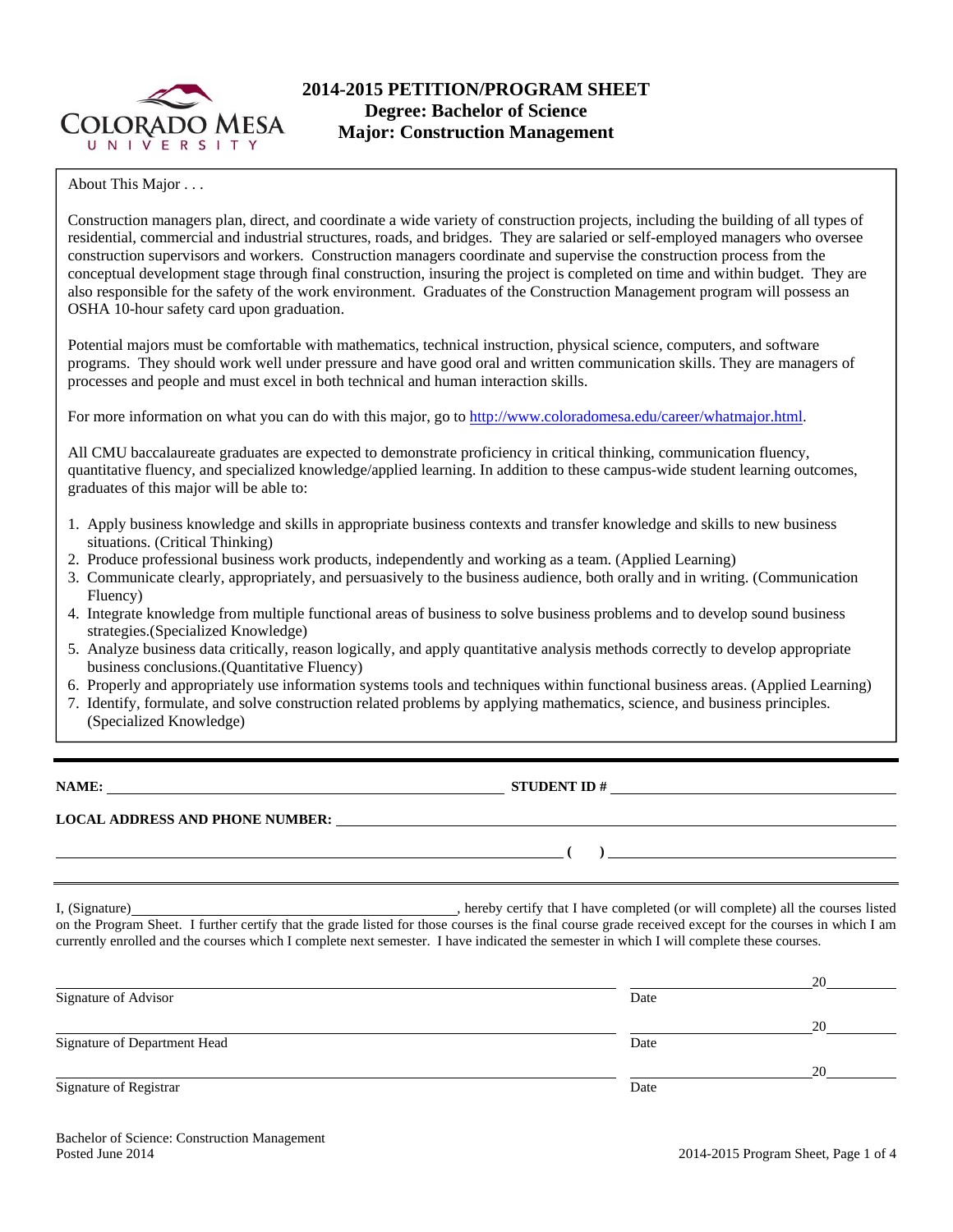#### **Students should work closely with a faculty advisor when selecting and scheduling courses prior to registration.** Degree Requirements:

- 120 semester hours total (Students must complete a minimum of 30 of the last 60 hours of credit at CMU, with at least 15 semester hours in major discipline courses numbered 300 or higher).
- 2.00 cumulative GPA or higher in all CMU coursework
- C or higher in coursework toward the major content area
- When filling out the program sheet a course can be used only once.
- Pre-collegiate courses (usually numbered below 100) cannot be used for graduation.
- A student must follow the CMU graduation requirements either from 1) the program sheet for the major in effect at the time the student officially declares a major; or 2) a program sheet for the major approved for a year subsequent to the year during which the student officially declares the major and is approved for the student by the department head. Because a program may have requirements specific to the degree, the student should check with the faculty advisor for additional criteria. It is the student's responsibility to be aware of, and follow, all requirements for the degree being pursued. Any exceptions or substitutions must be approved by the student's faculty advisor and Department Head.
- See the "Undergraduate Graduation Requirements" in the catalog for additional graduation information.

**GENERAL EDUCATION REQUIREMENTS** (31 Semester Hours) See the current catalog for a list of courses that fulfill the requirements below. If a course is on the general education list of options and a requirement for your major, you must use it to fulfill the major requirement and make a different selection within the general education requirement.

| Course No Title                                                           |      |  | Sem.hrs Grade Term/Trns |  |  |  |  |  |
|---------------------------------------------------------------------------|------|--|-------------------------|--|--|--|--|--|
| English (6 semester hours, must receive a grade of "C" or better and      |      |  |                         |  |  |  |  |  |
| must be completed by the time the student has 60 semester hours.)         |      |  |                         |  |  |  |  |  |
| <b>ENGL 111 English Composition</b>                                       | 3    |  |                         |  |  |  |  |  |
| ENGL 112 English Composition                                              | 3    |  |                         |  |  |  |  |  |
|                                                                           |      |  |                         |  |  |  |  |  |
| <b>Math:</b> MATH 113 or higher (3 semester hours, must receive a grade   |      |  |                         |  |  |  |  |  |
| of "C" or better, must be completed by the time the student has 60        |      |  |                         |  |  |  |  |  |
| semester hours.)                                                          |      |  |                         |  |  |  |  |  |
| <b>MATH 113</b>                                                           | $4*$ |  |                         |  |  |  |  |  |
| *3 credits apply to the General Ed requirements and 1 credit applies to   |      |  |                         |  |  |  |  |  |
| elective credit                                                           |      |  |                         |  |  |  |  |  |
|                                                                           |      |  |                         |  |  |  |  |  |
| <b>Humanities</b> (3 semester hours)                                      |      |  |                         |  |  |  |  |  |
|                                                                           |      |  |                         |  |  |  |  |  |
| Social and Behavioral Sciences (6 semester hours)                         |      |  |                         |  |  |  |  |  |
| Principles of Macroeconomics 3<br>ECON 201                                |      |  |                         |  |  |  |  |  |
| Principles of Microeconomics 3<br>ECON 202                                |      |  |                         |  |  |  |  |  |
|                                                                           |      |  |                         |  |  |  |  |  |
| History (3 semester hours)                                                |      |  |                         |  |  |  |  |  |
| <b>HIST</b>                                                               |      |  |                         |  |  |  |  |  |
|                                                                           |      |  |                         |  |  |  |  |  |
| Fine Arts (3 semester hours)                                              |      |  |                         |  |  |  |  |  |
|                                                                           |      |  |                         |  |  |  |  |  |
| Course No Title                                                           |      |  | Sem.hrs Grade Term/Trns |  |  |  |  |  |
| <b>Natural Sciences</b> (7 semester hours, one course must include a lab) |      |  |                         |  |  |  |  |  |
| PHYS 111 General Physics                                                  | $4*$ |  |                         |  |  |  |  |  |
| PHYS 111L General Physics Lab                                             | $1*$ |  |                         |  |  |  |  |  |
| PHYS 112 General Physics                                                  | 4*   |  |                         |  |  |  |  |  |
| PHYS 112L General Physics Lab                                             | $1*$ |  |                         |  |  |  |  |  |

\*7 credits apply to the General Ed requirements and 3 credits apply to elective credit

### Bachelor of Science: Construction Management 2014-2015 Program Sheet, Page 2 of 4 Posted June 2014

## **OTHER LOWER DIVISION REQUIREMENTS** (6 semester hours)

| Course No Title     |                                                           |              |                          | Sem.hrs Grade Term/Trns                                                                                                                                                                                                              |
|---------------------|-----------------------------------------------------------|--------------|--------------------------|--------------------------------------------------------------------------------------------------------------------------------------------------------------------------------------------------------------------------------------|
|                     | Kinesiology (3 semester hours)                            |              |                          |                                                                                                                                                                                                                                      |
|                     | KINE 100 Health and Wellness                              | 1            |                          | <u> The Common State State State State State State State State State State State State State State State State State State State State State State State State State State State State State State State State State State State</u> |
|                     |                                                           | $\mathbf{1}$ |                          | $\overline{\phantom{a}}$ and $\overline{\phantom{a}}$                                                                                                                                                                                |
|                     |                                                           | 1            |                          |                                                                                                                                                                                                                                      |
|                     | <b>Applied Studies</b> (3 semester hours)                 |              |                          |                                                                                                                                                                                                                                      |
| <b>SPCH 102</b>     | Speechmaking                                              | 3            |                          |                                                                                                                                                                                                                                      |
|                     | *FOUNDATION COURSES (24 semester hours)                   |              |                          |                                                                                                                                                                                                                                      |
| ACCT 201            | Prin. of Financial Accounting                             | 3            |                          |                                                                                                                                                                                                                                      |
| STAT 200            | Probability and Statistics                                | 3            |                          |                                                                                                                                                                                                                                      |
| MATH 141            | <b>Analytical Geometry</b>                                | 3            |                          |                                                                                                                                                                                                                                      |
| CONC 101            | Construction Safety and Regs.                             | 3            |                          |                                                                                                                                                                                                                                      |
| CONC 116            | <b>Building Materials</b>                                 | 3            |                          |                                                                                                                                                                                                                                      |
| <b>CONC 161</b>     | Building Mechanical and                                   |              |                          |                                                                                                                                                                                                                                      |
|                     | Electrical                                                | 3            |                          |                                                                                                                                                                                                                                      |
| CONC 208            | <b>Construction Equipment</b>                             | 3            |                          |                                                                                                                                                                                                                                      |
| CONC 218            | Surveying                                                 | 3            |                          |                                                                                                                                                                                                                                      |
|                     |                                                           |              |                          |                                                                                                                                                                                                                                      |
|                     | *CONSTRUCTION MANAGEMENT MAJOR REQUIREMENTS               |              |                          |                                                                                                                                                                                                                                      |
| (45 semester hours) |                                                           |              |                          |                                                                                                                                                                                                                                      |
|                     | <b>Required Core</b> (12 semester hours)                  |              |                          |                                                                                                                                                                                                                                      |
| BUGB 349            | Legal Environment of Business 3                           |              |                          |                                                                                                                                                                                                                                      |
| **FINA 301          | Managerial Finance                                        | 3            |                          |                                                                                                                                                                                                                                      |
| <b>MANG 371</b>     | Human Resource Management 3                               |              |                          |                                                                                                                                                                                                                                      |
| <b>CONM 264</b>     | Mech. and Indust. Systems                                 | 3            |                          |                                                                                                                                                                                                                                      |
|                     | <b>Required Concentration Courses</b> (33 semester hours) |              |                          |                                                                                                                                                                                                                                      |
| CONM 181            | Principles of Const.                                      |              |                          |                                                                                                                                                                                                                                      |
|                     | Management                                                | 3            |                          |                                                                                                                                                                                                                                      |
| CONM 316            | <b>Construction Materials</b>                             |              |                          |                                                                                                                                                                                                                                      |
|                     | and Methods                                               | 3            |                          |                                                                                                                                                                                                                                      |
| CONM 340            | <b>Advanced Construction</b>                              |              |                          |                                                                                                                                                                                                                                      |
|                     | Estimating/Bidding                                        | 3            |                          |                                                                                                                                                                                                                                      |
| CONM 361            | <b>Advanced Building Systems</b>                          | 3            |                          |                                                                                                                                                                                                                                      |
| CONM 362            | Structural Analysis-Statics/                              |              |                          |                                                                                                                                                                                                                                      |
|                     | <b>Materials Strength</b>                                 | 3            |                          |                                                                                                                                                                                                                                      |
| CONM 370            | Managing Safety and the                                   |              |                          |                                                                                                                                                                                                                                      |
|                     | <b>Regulatory Environment</b>                             | 3            |                          | $\overline{\phantom{a}}$ $\overline{\phantom{a}}$                                                                                                                                                                                    |
| CONM 401            | <b>Construction Financial</b>                             |              |                          |                                                                                                                                                                                                                                      |
|                     | Management                                                | 3            |                          | $\overline{\phantom{a}}$ $\overline{\phantom{a}}$                                                                                                                                                                                    |
| <b>CONM 462</b>     | Soil and Foundation                                       |              |                          |                                                                                                                                                                                                                                      |
|                     | Construction                                              | 3            |                          |                                                                                                                                                                                                                                      |
| CONM 472            | Planning and Scheduling                                   | 3            |                          | $\overline{\phantom{a}}$                                                                                                                                                                                                             |
| CONM 480            | Project Management (Capstone)3                            |              |                          |                                                                                                                                                                                                                                      |
| CONM <sub>485</sub> | <b>Construction Management</b>                            | 3            | $\overline{\phantom{a}}$ |                                                                                                                                                                                                                                      |
|                     |                                                           |              |                          |                                                                                                                                                                                                                                      |

\*\*STAT 200 or CISB 241 will be accepted as the prerequisite.

Issues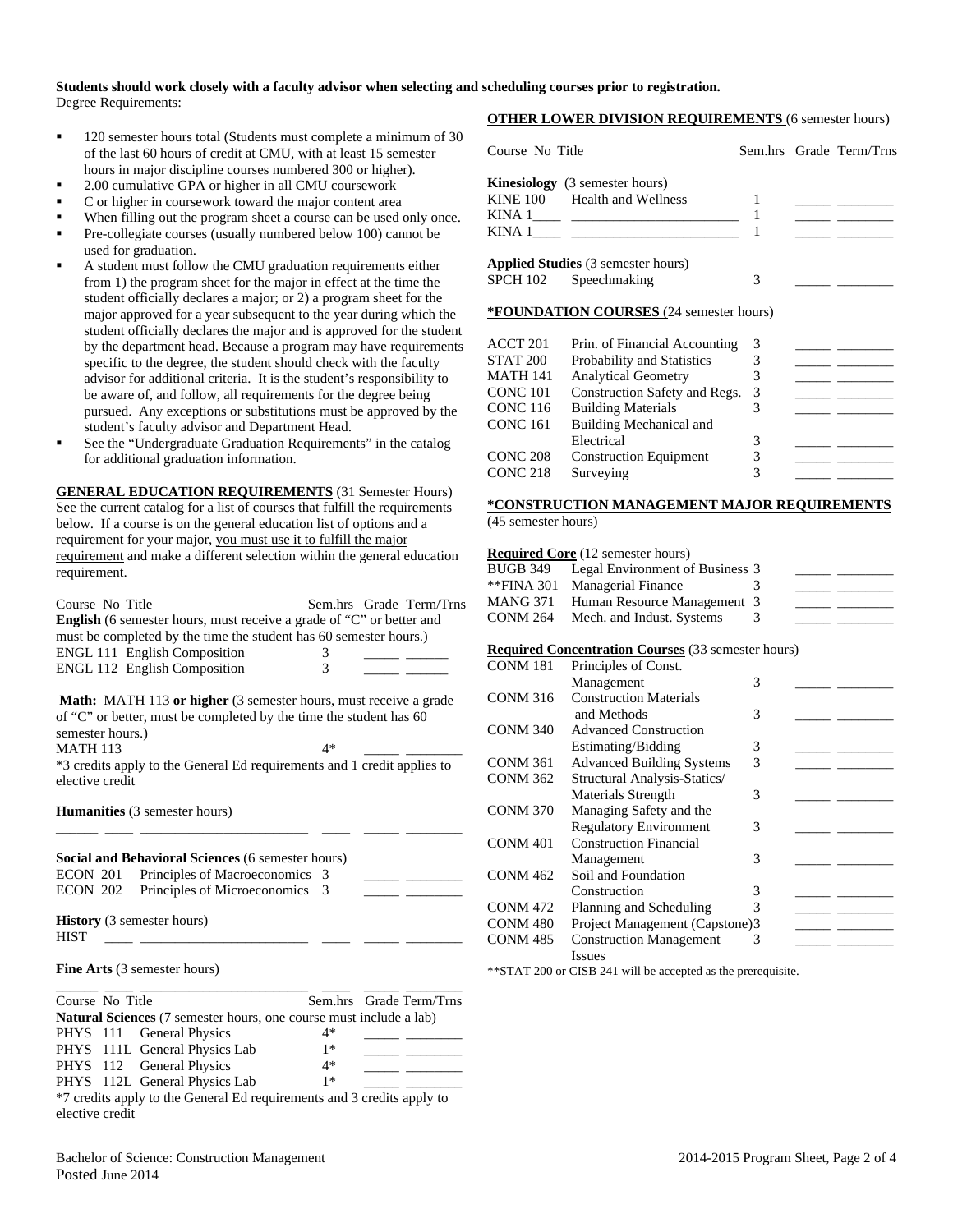| <b>Electives</b> (All college level courses appearing on your final transcript, |  |  | Course No Title         |                        |                                      | Sem.hrs Grade Term/Trns |  |
|---------------------------------------------------------------------------------|--|--|-------------------------|------------------------|--------------------------------------|-------------------------|--|
| not listed above that will bring your total semester hours to 120 hours.)       |  |  |                         |                        |                                      |                         |  |
| $(14$ semester hours; 1 hour must be 300 or 400 level)                          |  |  |                         |                        | §CADT 106 Computer Aided Design      |                         |  |
| Course No Title                                                                 |  |  | Sem.hrs Grade Term/Trns |                        | §CONC 270 Practical Applications     |                         |  |
| *MATH 113 College Algebra                                                       |  |  |                         |                        | §CONM 499 Internship in Construction |                         |  |
| *PHYS 112 General Physics                                                       |  |  |                         |                        | Management                           |                         |  |
| *PHYS 112L General Physics Lab                                                  |  |  |                         | §Strongly Recommended. |                                      |                         |  |
|                                                                                 |  |  |                         |                        |                                      |                         |  |

# **SUGGESTED COURSE SEQUENCING FOR A MAJOR IN CONSTRUCTION MANAGEMENT**

|                                     |                                            | <b>FRESHMAN YEAR</b> |                                                          |              |  |  |
|-------------------------------------|--------------------------------------------|----------------------|----------------------------------------------------------|--------------|--|--|
| <b>Fall Semester</b>                |                                            | <b>Hours</b>         | <b>Spring Semester</b>                                   | <b>Hours</b> |  |  |
| <b>General Education Humanities</b> |                                            |                      | <b>General Education</b>                                 | 3            |  |  |
| <b>ENGL 111</b>                     | <b>English Composition</b>                 |                      | <b>ENGL 112</b><br><b>English Composition</b>            |              |  |  |
| <b>CONC 101</b>                     | <b>Construction Safety and Regulations</b> | 3                    | <b>Building Mechanical/Electrical</b><br><b>CONC 161</b> | 3            |  |  |
| <b>MATH 113</b>                     | College Algebra                            | 4                    | <b>CONM 181</b><br>Principles of Const. Management       | 3            |  |  |
| <b>CONC</b> 116                     | <b>Building Materials</b>                  | <u>3</u>             | Elective (suggest CADT 106)                              | <u>3</u>     |  |  |
|                                     |                                            | 16                   |                                                          | 15           |  |  |
| <b>SOPHOMORE YEAR</b>               |                                            |                      |                                                          |              |  |  |
| <b>Fall Semester</b>                |                                            | <b>Hours</b>         | <b>Spring Semester</b>                                   | <b>Hours</b> |  |  |
| ECON 201                            | Principles of Macroeconomics               |                      | Principles of Microeconomics<br><b>ECON 202</b>          | 3            |  |  |
| ACCT 201                            | Principles of Financial Accounting         | 3                    | <b>MATH 141</b><br><b>Analytical Geometry</b>            | 3            |  |  |
| <b>CONC 208</b>                     | <b>Construction Equipment</b>              |                      | CONC <sub>218</sub><br>Surveying                         | 3            |  |  |
| <b>PHYS 111</b>                     | <b>General Physics</b>                     | 4                    | <b>General Physics</b><br><b>PHYS 112</b>                | 4            |  |  |

|                                  |                                       | <b>JUNIOR YEAR</b> |                        |                                      |              |
|----------------------------------|---------------------------------------|--------------------|------------------------|--------------------------------------|--------------|
| <b>Fall Semester</b>             |                                       | <b>Hours</b>       | <b>Spring Semester</b> |                                      | <b>Hours</b> |
| <b>General Education History</b> |                                       |                    | <b>SPCH 102</b>        | Speechmaking                         |              |
| <b>MANG 371</b>                  | Human Resource Management             |                    | <b>FINA 301</b>        | <b>Managerial Finance</b>            |              |
| <b>CONM 362</b>                  | <b>Structure Analysis</b>             |                    | <b>CONM 361</b>        | <b>Advanced Building Systems</b>     |              |
| <b>CONM 340</b>                  | <b>Construction Estimating</b>        | 3                  | <b>CONM 370</b>        | Managing Safety and the Regulatory   |              |
| <b>CONM 316</b>                  | <b>Construction Materials/Methods</b> |                    |                        | Environment                          |              |
| <b>KINA</b> activity             |                                       |                    | <b>BUGB 349</b>        | <b>Legal Environment of Business</b> |              |
|                                  |                                       | 16                 |                        |                                      |              |

|                                    |                                          | <b>SENIOR YEAR</b> |                        |                                     |              |
|------------------------------------|------------------------------------------|--------------------|------------------------|-------------------------------------|--------------|
| <b>Fall Semester</b>               |                                          | <b>Hours</b>       | <b>Spring Semester</b> |                                     | <b>Hours</b> |
| <b>General Education Fine Arts</b> |                                          |                    | <b>CONM 462</b>        | <b>Soil Foundation Construction</b> |              |
| CONM <sub>401</sub>                | <b>Construction Financial Management</b> | 3                  | CONM <sub>480</sub>    | Project Management                  |              |
| <b>CONM 472</b>                    | Planning and Scheduling                  |                    | <b>CONM 499</b>        | Internship                          | 3            |
| CONM <sub>485</sub>                | <b>Construction Management Issues</b>    |                    | Elective               |                                     | 3            |
| Elective                           |                                          |                    |                        |                                     | 12           |
|                                    |                                          | 3                  |                        |                                     |              |

PHYS 111L General Physics Lab 1 KINE 100 Health and Wellness 1 KINA Activity  $\frac{1}{16}$ 16 PHYS 112L General Physics Lab<br>
CONM 264 Mechanical & Industrial Systems  $\frac{3}{17}$ 

17

CONM 264 Mechanical  $&$  Industrial Systems